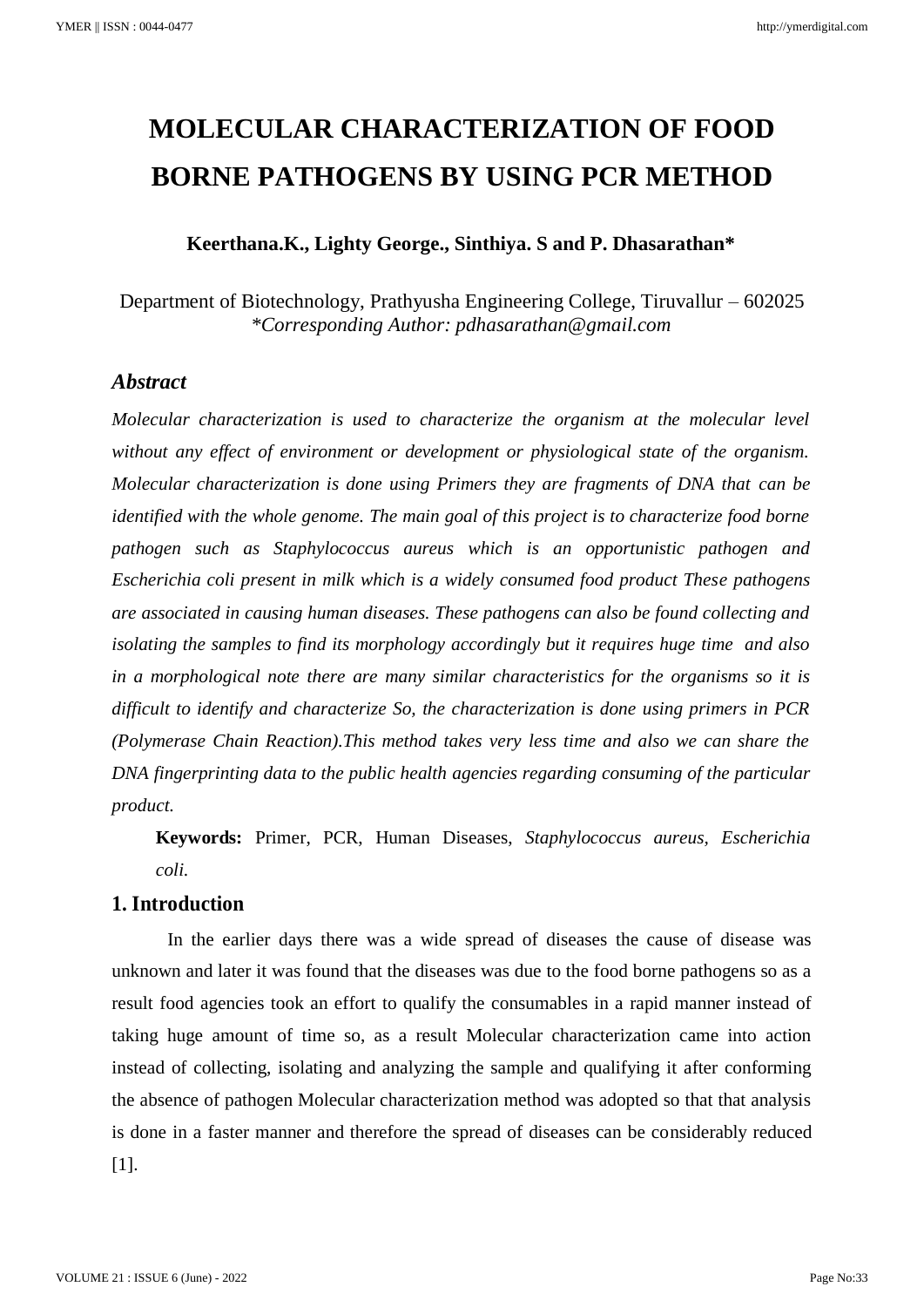Dairy processing facilities have many routes for the entry of contaminating microbes. First, as a nutrient-rich liquid, milk provides an ideal environment for microbial growth. Second, dairy processing plants are full of areas where "foot traffic" from employees can be accompanied by microbes [2]. Some dairy cows spend much of their time grazing in pastures, where they come in contact with a variety of environmental microbes. In other cases, cows are confined to buildings, wherein more crowded conditions the bacteria can grow and spread from cow to cow.

*Escherichia coli* have been associated with a number of food-borne outbreaks and is often a cause of bloody diarrhea (hemorrhagic colitis.) Frequently associated with dairy cattle, microbial contamination of raw milk and soft cheeses can result in disease. *Staphyloccous aureus* produces a toxin that causes explosive vomiting and is a common "potluck" cause of food poisoning. Food poisoning from *Staphyloccous aureus* is not caused by an infection with the bacteria, but rather the bacteria release toxins into food which is left out at room temperature. Upon heating, the bacteria are killed, but the toxin, retains. Staphylococci (CNS) are opportunistic pathogens that are currently emerging as causative agents of human disease. To devise a rapid and accurate identification method, *sodA*-specific primers were designed to demonstrate that species-specific multiplex polymerase chain reaction (PCR) can be used for the identification of CNS species. The accuracy of this method was higher than that of phenotypic identification; the method is simple and less timeconsuming than 16S rRNA [3].

#### **2. Materials** and **Methods**

Milk sample is collected from two different cow farms for desired strains of bacterial Organism. The milk sample was collected in cow farm house located in Madhavaram Chennai-600118. The overnight Milk sample will be washed by salt solution I &II, which chelates the metal ions from the cells, thus making the cell wall susceptible to breakage. Mixing the cells with detergents like SDS (sodium dodecyl sulfate) will break down the cell walls (if present) and cell membranes Lysozyme may be added to bacterial cells as an aid for lysis and to remove protein molecules from the DNA. The addition of salt solution will precipitate the proteins; as a result the genomic DNA can be separated after centrifugation. RNase has been added to remove RNA. The addition of salt solution will precipitate the proteins; as a result the genomic DNA can be separated after centrifugation. RNase has been added to remove RNA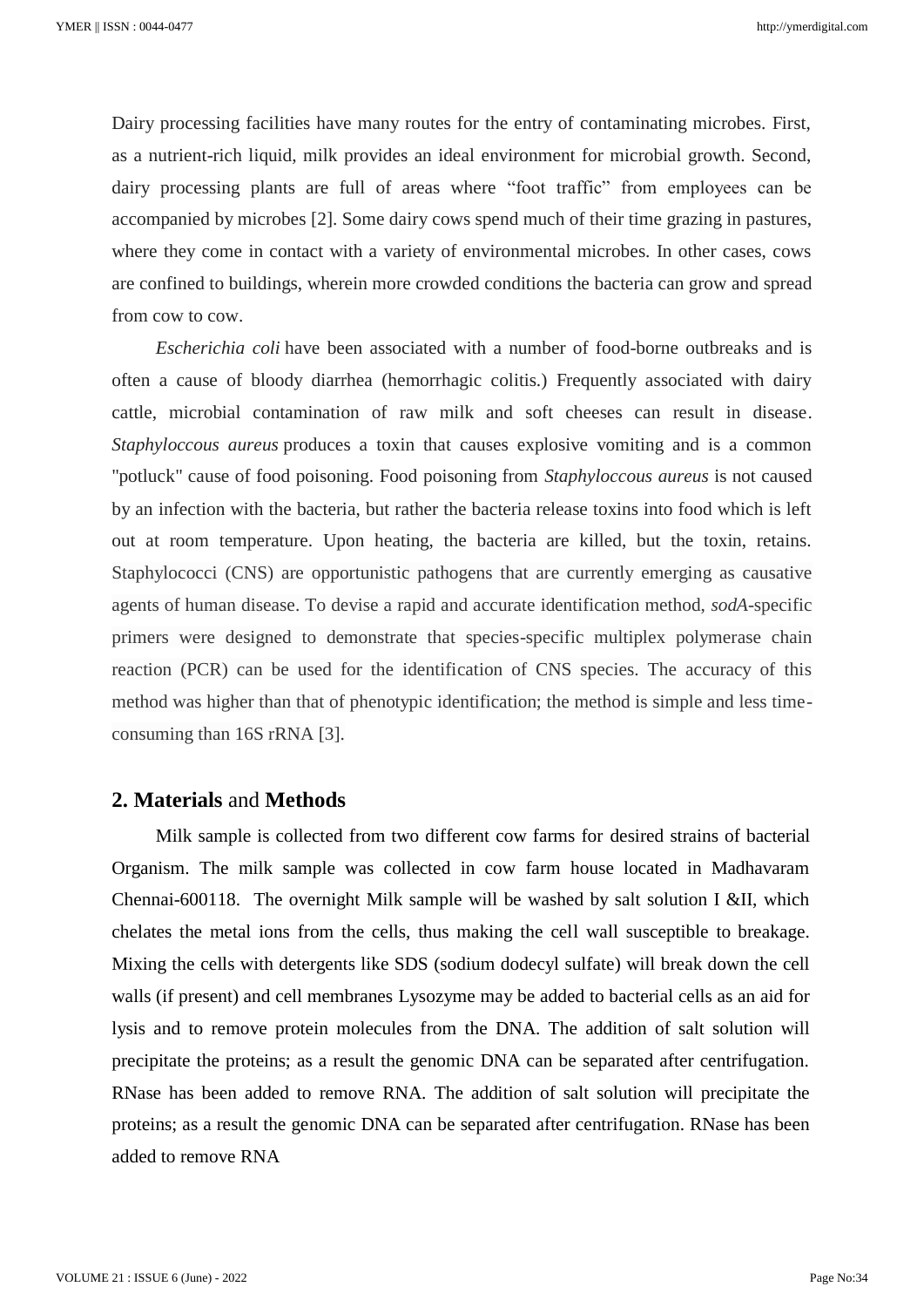A feed sample (0.5) was taken and frozen in a pestle and mortar at 20 8C and was ground to a fine powder and suspended in TE buffer 5 ml). This was centrifuged and the supernatant was collected. The DNA was isolated using the procedure described above after treatment with proteinase K and CTAB solution, and finally precipitated with 2 propanol.The isolated DNA was checked for its purity by gel electrophoresis and used for PCR. Similarly DNA was isolated from different food samples and used for detecting the pathogenic bacteria by PCR.

For E. coli the primer sequence was based on the gene sequence of afa. This gene is responsible for pathogenicity and is specific to E. coli. The primer sequence for the amplification of the afa gene from E. coli is: forward primer, 5<sup>1</sup> GCT GGG CAG CAA ACT GAT AAC TCT C 3<sup>1</sup>; reverse primer, 5<sup>1</sup> CAT CAA GCT GTT TGT TCG TCC GCC G 3<sup>1</sup>. For each run, the whole PCR mix without DNA template was used as a negative control. The amplification reactions were carried outAfter amplification, 10 ml of reaction mixture was analyzed by electrophoresis on a 1.2% agarose gel in Tris-Borate-EDTA buffer (89 mMTris, 89 mM boric acid, 2 mM EDTA) at 80 V for 45 min and stained by Ethidium bromide. Presence or absence and size of the PCR products were checked.

## **3. Results and Discussions**

The DNA was isolated from different micro-organisms and the purity and integrity of the isolated DNA was examined by agarose gel electrophoresis. A high-molecular-mass band with minimum shearing was observed. DNA isolated from different organisms such as *Staphylococcus*, *E. coli* and unknown bacteria isolated from feed and food samples also exhibited the same property [4]. Using specific primers PCR was carried out on DNA isolated from different micro-organisms. The conditions of the PCR were carefully standardized and all the parameters were established. The optimum annealing temperature was found to be 56.8C and within 20 cycles a substantial band was amplified only from Staphylococcus strains and not from non-Staphylococcus strains.

The size of the amplified product was 120 bp as shown by comparison with marker DNA method for the rapid identification of *Staphylococcus* was also standardized. In this procedure DNA was isolated from a single colony. PCR was conducted to detect the specific DNA. The agarose gel electrophoresis pattern of the PCR products showed that DNA from all the Staphylococcus colonies was amplified with the specific sets of primers,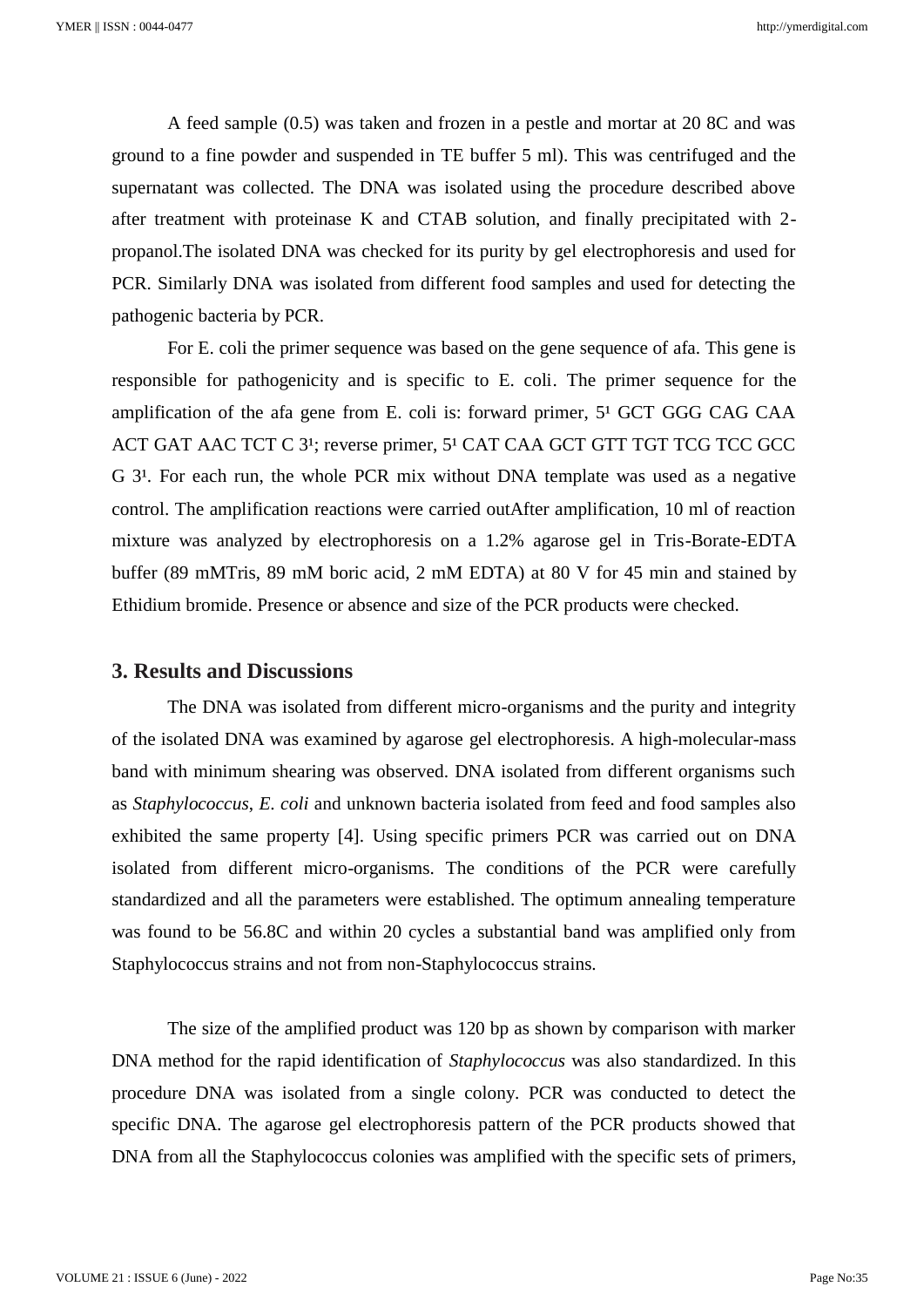but under these PCR conditions DNA from non- Staphylococcus colonies was not amplified, and also no non-specific products were amplified. PCR amplification was found only in *Staphylococcus* strains and not in non-*staphylococcus* strains regardless of the method of template preparation. Thus a simple and rapid technique was developed for the identification of *staphylococcus* [5]*.* 

Wealth of data allows alignments of a given gene originating from several strains in order to check sequence conservation or divergence nuc gene of *S. aureus* (SAnuc) has already been used to design primers for a simple PCR test aiming at the identification of *S. aureus* strains To get a positive control on the desired course of the PCR, the highly conserved 16S ribosomal RNA gene sequence of *S. aureus* and was aligned and a common sequence was chosen A primer pair was then designed (16S1, 16S2) that annealed to the 16S ribosomal RNA gene of both species. The multiplex PCR requires that primers share the same melting temperature (Tm), with no possibility of cross-hybridization. Afterwards, analysis of PCR products by gel electrophoresis requires clearly different sizes of amplified fragments [6-7]. The name, sequences of the primers, melting temperature, and fragment sizes PCR test is based on species-specific sequences of the thermo nuclease gene and includes an internal positive control that targets a highly conserved region of 16S rDNA as a check on the desired course of the PCR. This test could be used readily in routine laboratory procedures for epidemiological studies and to evaluate the true frequency of *S. aureus* in food [8]. In a first approach, two different DNA isolation methods were directly applied to contaminated milk samples without the enrichment step. Neither the *Genomic DNA from Bacteria in Milk* kit, nor the MCH was able to reliably detect bacterial presence below the contamination level of  $10<sup>4</sup>$ CFU/ml (data not showed). After introduction of the enrichment step with the optimized medium, the sensitivity obtained by both DNA isolation systems (*Genomic DNA From Bacteria* and MCH) rose to a very high level, corresponding to 1CFU of each pathogen in 125 ml milk divided into five a aliquots for an over view of the entire experiment). Considered in their totality, the five sample units revealed the contamination. Moreover, a perfect agreement was observed in results obtained through the two Real-Time multiplex PCR In this study a multiple platform of simultaneous detection of *E.coli and S.aureus* in milk was developed the recovery of bacteria from foods, including milk, is often complicated by the very low level of contamination. For this reason, the selection of a proper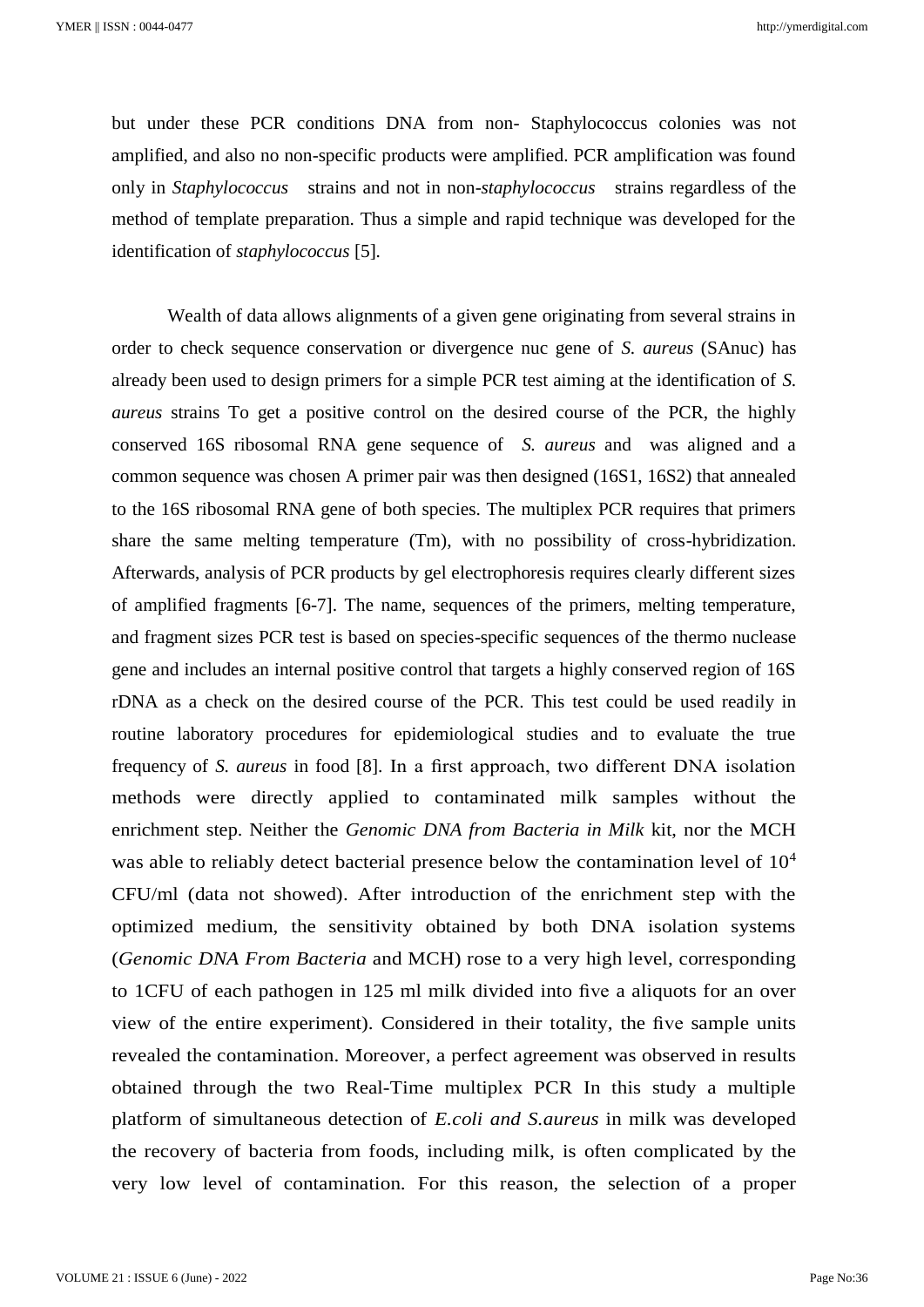enrichment medium can improve the sensitivity and reproducibility of the test. Some broths for multi- pathogen enrichment are either commercially available as is Universal PR enrichment Broth (UPB), or have been experimentally proved.



**Fig 1.** PCR results *of E.coli* and *S.aureus*



**Fig 2.** Sample runes in PCR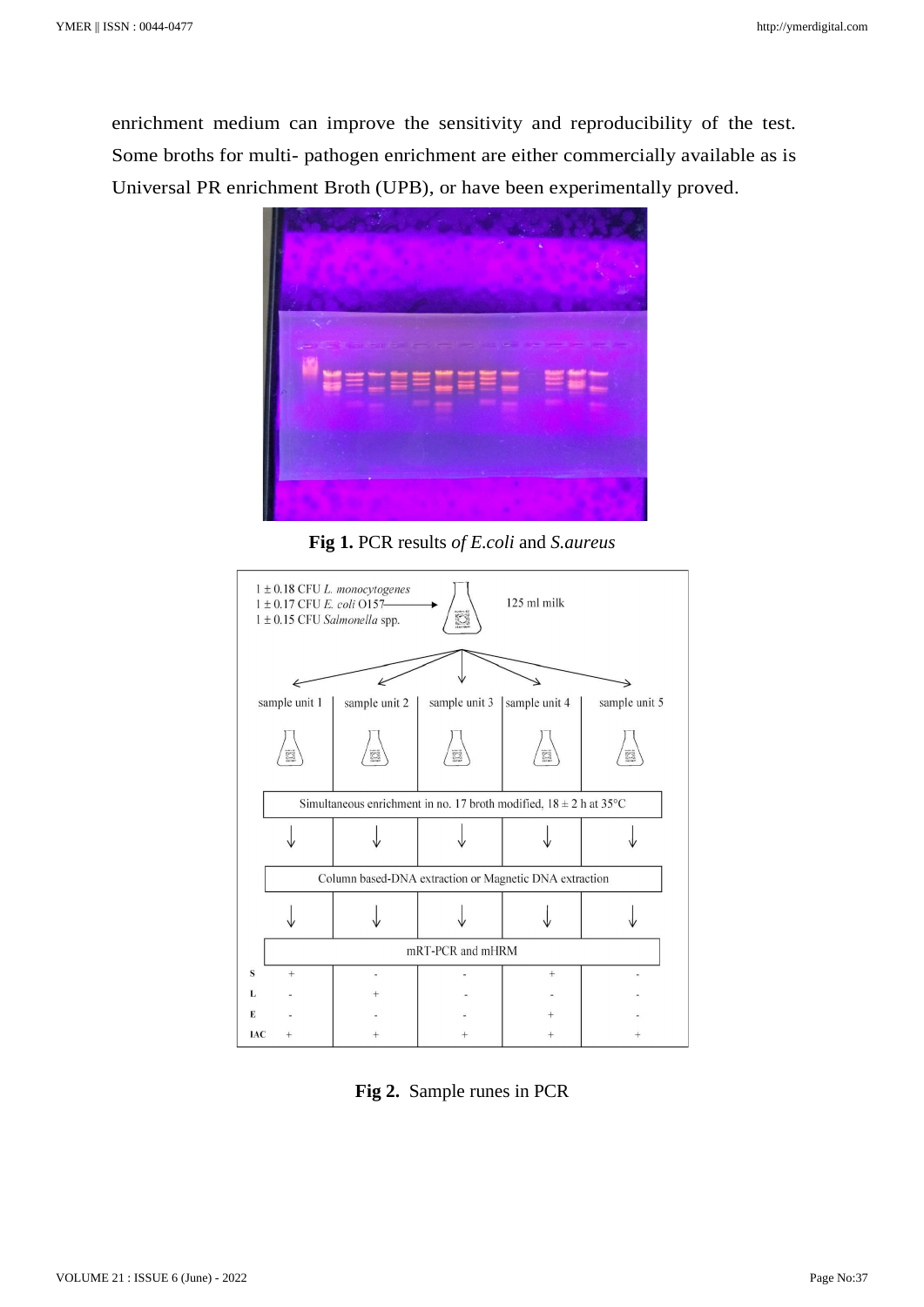## **4. Conclusion**

The milk sample was taken for analysis for the purpose of detection of bacterial pathogens which causes or responsible for causing human diseases the target pathogen in this study is *staphlycoccus aureus* and *Escherchia coli* which is generally present in the feed samples such as milk The main aim is to detect the presence of pathogen in a quicker method rather than using classical methods The rapid method which was adopted was PCR method using Polymerase chain reaction it can be detected easily with the help of primer complement to the pathogenic strain. Column chromatography method was used to extract the DNA from the bacterial organism present in the milk and therefore spread of diseases can be prevented as if we qualify the food or milk in a faster manner and therefore the report can be generated to food council also reporting regarding the adulteration of food or milk sample In addition it also helps to examine whether the cattle is contaminated.

# **5. References**

- [1] Strom-Kristiansen T, Lewis A, Daling PS, Hokstad JN and Singsaas. 'Weathering and dispersion of naphthenic, asphaltenic and waxy crude oils' Proceedings of the 1997 International Oil Spill Conference, American Petroleum Institute, Washington, (1997) DC, pp:631-636.
- [2] Robert, E. Levin. "Rapid detection and characterization of foodborne pathogens by molecular techniques". CRC Press Taylor& Francis Group, U.S (2009).
- [3] Antolin G, Tinuat FV, Briceno Y. Optimization of biodiesel production by sunflower oil transesterification. Biodiesel Technology; (2002) 83: 111-114.
- [4] Ayhan Demirbas. Progress and recent trends in biodiesel fuel. Energy Conversion and Management; (2008) 50: 14-34.
- [5] Spolaore Pauline, Joannis-Cassan Claire, Duran Elie, Isambert Arsène. Commercial applications of microalgae. Journal of Bioscience Bioengineering; (2006) 101: 87-96.
- [6] Zhi-You Wen, Feng Chen. Heterotrophic production of EPA by microalgae. Biotechnology Advances; (2003) 21: 273-294.
- [7] Krishnan Kannabiran, Thenmozhi Mohankumar and Vinitha Gunaseker. Evaluation of Antimicrobial Activity of Saponin Isolated from *Solanum Xanthocarpum* and *Centella asiatica.* International Journal of Natural and Engineering Sciences (2009) 3 (1): 22-25.